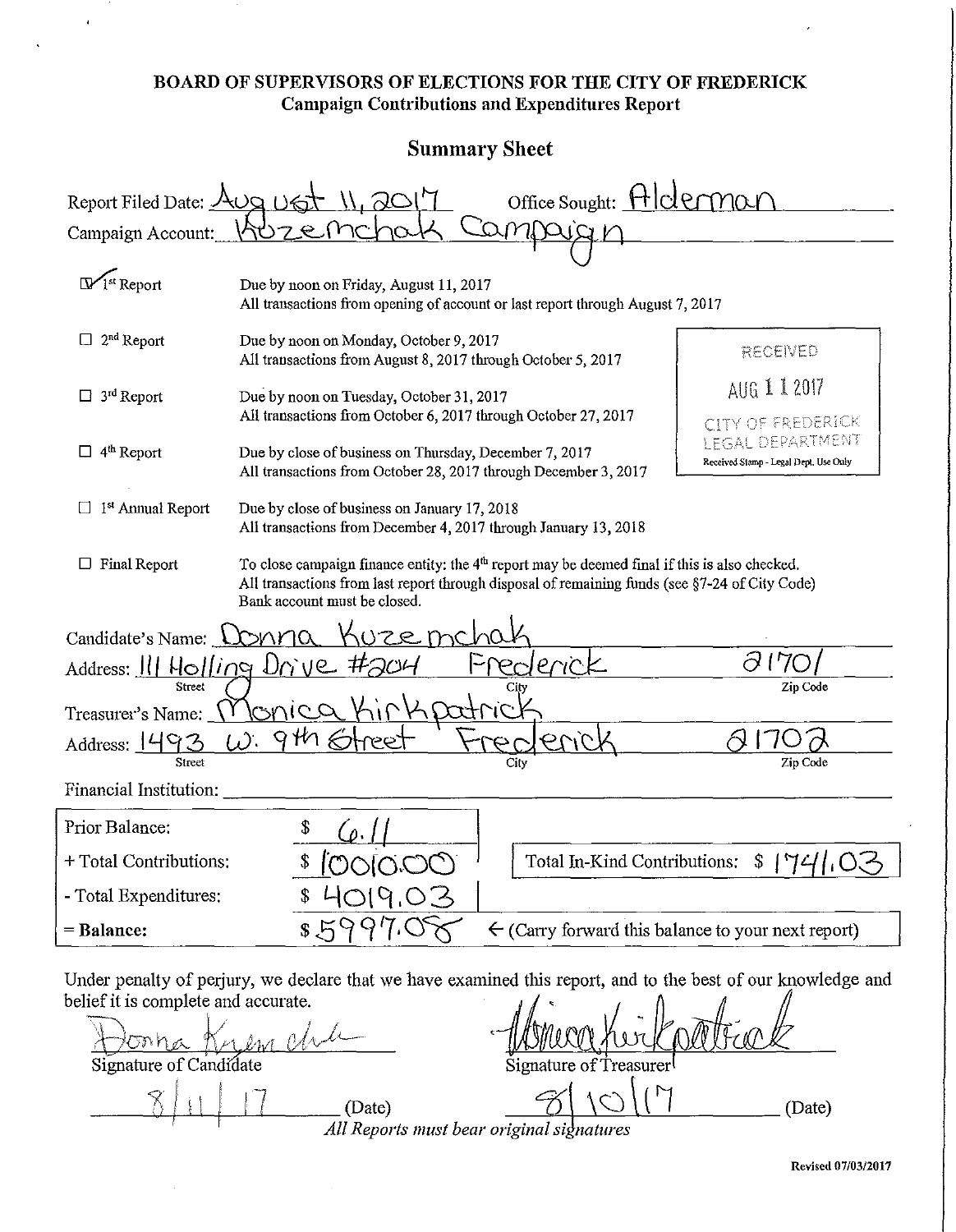|                                                        |                       |                             |                   |              |                              | Page 1 of 8<br>Report number 1 |
|--------------------------------------------------------|-----------------------|-----------------------------|-------------------|--------------|------------------------------|--------------------------------|
|                                                        |                       |                             |                   |              |                              |                                |
|                                                        |                       |                             |                   |              |                              |                                |
| <b>DATE</b><br><b>NAME OF CONTRIBUTOR</b>              |                       | <b>ADDRESS</b>              | <b>CITY</b>       | <b>STATE</b> | ZIP                          | <b>AMOUNT</b>                  |
| 3/30/2017 Donna Kuzemchak                              |                       | 111 Holling Drive, #204     | Frederick         | МD           | 21701                        | $\mathsf{S}$<br>93.89          |
| 3/30/2017 Monica Kirkpatrick                           | 1493 W. 9th Street    |                             | Frederick         | MD           | $21702$ S                    | 100.00                         |
| 4/1/2017 Diana Halleman                                | 76 Victoria Square    |                             | Frederick         | <b>MD</b>    | $21702$ \$                   | 25.00                          |
| 4/11/2017 Donna Kuzemchak                              |                       | 111 Holling Drive #204      | Frederick         | <b>MD</b>    | $21701$ \$                   | 10.00                          |
| 4/12/2017 Donna Kuzemchak                              |                       | 111 Holling Drive #204      | Frederick         | <b>MD</b>    | $21701$ \$                   | 10.00                          |
| 4/13/2017 Gail Colby                                   | 411 Cranberry Ct.     |                             | Frederick         | <b>MD</b>    | $21703\overline{5}$          | 50.00                          |
| 4/13/2017 Kai Hagen                                    |                       | 13150 Mink Farm Road        | Thurmont          | <b>MD</b>    | 21788 S                      | 50.00                          |
| 4/14/2017 Jackie Grove                                 |                       | 123 Emmitsburg Road         | Thurmont          | MD           | $21788$ \$                   | 25.00                          |
| 4/14/2017 Patricia Winkler                             | 5 Coblentz Ct.        |                             | Middletown        | MD           |                              | \$<br>200.00                   |
| 5/10/2017 Roger Sobkowiak                              | 1106 Lakin Drive      |                             | Frederick         | <b>MD</b>    | $21702$ \$                   | 100.00                         |
| 5/11/2017 Clyde Hicks                                  | 17 S. Market Street   |                             | Frederick         | <b>MD</b>    | $21701$ \$                   | 50.00                          |
| 5/12/2017 Frank Kuzemchak                              | 506 Gallitzin Road    |                             | Cresson           | PA           | $16630$ \$                   | 50.00                          |
| 5/12/2017 Karlys Kline                                 |                       | 35 E. All Saints St. #304   | Frederick         | MD           | $21701 \overline{\smash{5}}$ | 50.00                          |
| 5/13/2017 Elsie Patterson                              |                       | 226 South Market Street     | Frederick         | MD           | $21701 \overline{\smash{5}}$ | 200.00                         |
| 5/13/2017 Michael Campagnoli                           |                       | 6602 MacKenzie Place        | <b>Ijamsville</b> | <b>MD</b>    | $21754$ \$                   | 50.00                          |
| 5/15/2017 Buzz Mackintosh                              | 7001 Lily Pons Road   |                             | Adamstown         | MD           | $21710$ \$                   | 150.00                         |
| 5/15/2017 Marcia Hall & Jerry Quance                   | 322 Perry Cabin Drive |                             | St. Michaels      | MD           | $21663$ S                    | 100.00                         |
| 5/16/2017 Patty Cutchis                                |                       | 8703 Hayshed Lane #34       | Columbia          | <b>MD</b>    | $21045$ \$                   | 100.00                         |
| 5/16/2017 Don DeArmon                                  |                       | 108 W. College Terrace      | Frederick         | <b>MD</b>    | $21701$ S                    | 50.00                          |
| 5/16/2017 Val Dale                                     |                       | 6901 Wimbledon Court        | New Market        | MD           | 21774 \$                     | 25.00                          |
| 5/17/2017 Andrea Norouzi                               |                       | 1350 Rohersville Road       | Knoxville         | MD           | $21758$ $\overline{5}$       | 150.00                         |
| 5/17/2017 Andrew Duck                                  | 216 N. Delaware Ave.  |                             | <b>Brunswick</b>  | <b>MD</b>    | $21716$ \$                   | 50.00                          |
| 5/17/2017 Joanne Ivancic                               |                       | 507 North Bentz Street      | Frederick         | <b>MD</b>    | $21701$ \$                   | 25.00                          |
| 5/17/2017 Karen Lewis Young/Friends of                 | PO Box 3662           |                             | Frederick         | MD           | $21705$ \$                   | 150.00                         |
| 5/17/2017 Stephanie VanderMierden                      | 412 Creekwater Circle |                             | Madison           | AL           | 35757 S                      | 25.00                          |
| 5/17/2017 Megan Miller                                 | 554 Cork Circle       |                             | West Chester   PA |              | 19380 S                      | 25.00                          |
| 5/18/2017 Ann Moxley                                   | 5627 Crabapple Drive  |                             | Frederick         | MD           | $21703$ S                    | 100.00                         |
| 5/18/2017 Bob White                                    | 4837 Reels Mill Road  |                             | Frederick         | <b>MD</b>    | $21704$ \$                   | 100.00                         |
| 5/18/2017 Dave Schurtz                                 |                       | 750 N. Atlantic Avenue      | Cocoa Beach       | ∣FL          | $32931$ $S$                  | 200.00                         |
| 5/18/2017 Elizabeth Law                                | 1758 Wheyfield Drive  |                             | Frederick         | MD           | 217015                       | 100.00                         |
| 5/19/2017 Truby LaGarde                                | 15 East Third Street  |                             | Frederick         | MD           | $21701$ \$                   | 50.00                          |
| 5/20/2017 Jack & Carrie Mehl                           | 115 W. 14th Street    |                             | Frederick         | MD           | $21701$ \$                   | 25.00                          |
| 5/20/2017 Jennifer Brannan                             | 2537 Emerson Drive    |                             | Frederick         | MD           | $21702$ \$                   | 100.00                         |
| 5/22/2017 Ginny Brace                                  |                       | 1604 Rock Creek Drive       | Frederick         | MD           | $21702$ \$                   | 50.00                          |
| 5/23/2017 John O'Connor                                | 308 N. College Place  |                             | Frederick         | MD           | $21701$ \$                   | 50.00                          |
| 5/24/2017 Lois & Jim Mullen                            | Fords Corner Road     |                             | Nanty Glo         | PA           |                              | \$<br>20.00                    |
| 5/26/2017 Bonnie Borsa                                 |                       | 6236 White Oak Drive        | Frederick         | MD           | 21701 \$                     | 50.00                          |
| 5/30/2017 Dave Schmidt                                 |                       | 1830 Millstream Drive       | Frederick         | MD           | $21702$ \$                   | 25.00                          |
| 5/30/2017 Mary Keepers                                 | 527 Lee Place         |                             | Frederick         | MD           | $21702$ \$                   | 100.00                         |
| 5/30/2017 NGM Productions/Andy Mack                    | 7233 Ira Sears Road   |                             | Adamstown         | MD           | $21710$ \$                   | 250.00                         |
| 5/30/2017 Peter Brehm & Jack Day                       |                       | 318 W. College Terrace      | Frederick         | MD           | $21701$ \$                   | 50.00                          |
| 5/30/2017 Sarah Heald                                  | 603 Culler Ave.       |                             | Frederick         | MD           | $21701$ \$                   | 50.00                          |
| 5/31/2017 Friends of Carol Krimm                       | PO Box 751            |                             | Frederick         | MD           | $21701$ \$                   | 50.00                          |
| 6/1/2017 Thomas Slater                                 |                       | 129 W. Patrick Street, St.9 | Frederick         | MD           | $21701$ \$                   | 100.00                         |
| 6/1/2017 Michael Sowell & Marsha Maso 5603 Kara Circle |                       |                             | Frederick         | MD           | $21703$ \$                   | 25.00                          |
| 6/2/2017 Joleen Hart                                   | 408 Wilson Place      |                             | Frederick         | MD           | $21702$ \$                   | 50.00                          |
| 6/5/2017 David Kaye                                    |                       | 2428 Stoney Creek Road      | Frederick         | MD           | $21702$ \$                   | 50.00                          |
| 6/5/2017 John Daniels & Judy Rice                      | 335 E. Third Street   |                             | Frederick         | <b>MD</b>    | $21701$ \$                   | 50.00                          |
| 6/6/2017 Friends of Ron Young                          | PO Box 724            |                             | Frederick         | MD           | 21705 S                      | 100.00                         |
| 6/9/2017 Ronnie Osterman                               | 2100 Whitehall Road   |                             | Frederick         | MD           | $21702$ \$                   | 25.00                          |
| 6/10/2017 Cheryl Wright                                | 1924 Fieldstone Way   |                             | Frederick         | MD           | 21702 \$                     | 25.00                          |
| 6/10/2017 Dale & Deborah Reynolds                      | 110 Fairview Avenue   |                             | Frederick         | MD           | $21701$ \$                   | 25.00                          |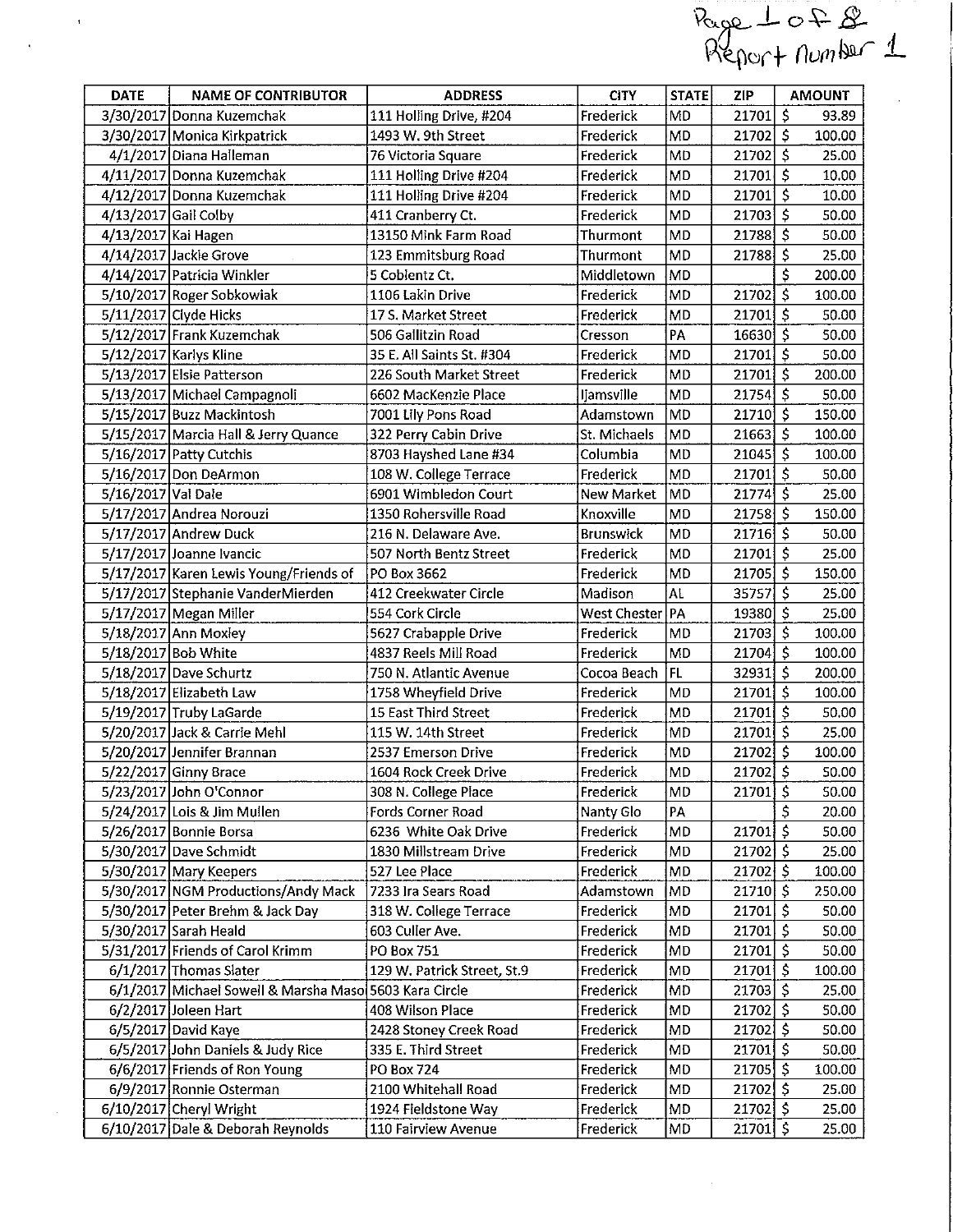|                                                            |                             |                  |                 |                                  |              | Keport Winber I |
|------------------------------------------------------------|-----------------------------|------------------|-----------------|----------------------------------|--------------|-----------------|
| 6/10/2017 Matthew & Adrian Kuzemchak   110 Colony Ct.      |                             | Walkersville     | <b>MD</b>       | $21793$ \$                       |              | 60.00           |
| 6/10/2017 Theresa Hentgen                                  | 9823 Fox Road               | Frederick        | <b>MD</b>       | $21702$ \$                       |              | 50.00           |
| 6/10/2017 Truby LaGarde                                    | 15 E. Third Street          | Frederick        | MD              | $21701$ \$                       |              | 50.00           |
| 6/11/2017 Catherine Cullen                                 | 1160 Spa Road               | Annapolis        | MD              | $21403$ \$                       |              | 50.00           |
| 6/13/2017 Ike Wilson                                       | 178 Key Parkway             | Frederick        | MD              | 21702 \$                         |              | 25.00           |
| 6/17/2017 Darcy Richards                                   | 112 E. Third St.            | Frederick        | MD              | 21701 \$                         |              | 100.00          |
| 6/17/2017 Joe Berman                                       | 8405 Legg Road              | Frederick        | MD              | 21704 S                          |              | 150.00          |
| 6/17/2017 Mary Louise Riser                                | 1201 N. Market Street       | Frederick        | MD              | 21701 S                          |              | 250.00          |
| 6/18/2017 Julie Saxon                                      |                             |                  |                 |                                  | \$           | 40.00           |
| 6/19/2017 Walt & Barb Smith                                | 1713 Adams Ave.             | Mineral Point PA |                 | $15942$ \$                       |              | 50.00           |
| 6/21/2017 Jim & Carmen Schmersahl                          | 35 E. All Saints St. Unit 9 | Frederick        | <b>MD</b>       | $21701$ \$                       |              | 30.00           |
| 6/21/2017 Judy Thompson                                    | 6730 Deer Spring Lane       | Middletown       | <b>MD</b>       | 21769                            | \$           | 100.00          |
| 6/21/2017 Lara Westdorp                                    |                             |                  |                 |                                  | $\mathsf{s}$ | 60.00           |
| 6/24/2017 Lois Jarman                                      | 1606 New York Ave.          | Knoxville        | <b>MD</b>       | $21758\sqrt{5}$                  |              | 20.00           |
| 6/25/2017 Dale & Woody Dowling                             | 121 W. 2nd Street           | Frederick        | <b>MD</b>       | $21701$ \$                       |              | 250.00          |
| 6/26/2017 Neil & Cathy Fay                                 | 302 N. College Pkwy.        | Frederick        | <b>MD</b>       | $21701$ \$                       |              | 250.00          |
| 6/27/2017 Mark Friis                                       | 35 E. All Saints St. #308   | Frederick        | MD              | $21701$ \$                       |              | 100.00          |
| 6/27/2017 Susan Reeder Jessee                              | 8694 South Pacific Ct.      | Middletown       | <b>MD</b>       | 21769 \$                         |              | 25.00           |
| 7/1/2017 Alexa & Ted Bedwell<br>$\mathcal{L}$              | 409 Wilson Place            | Frederick        | MD              | $21702$ \$                       |              | 250.00          |
| 7/8/2017 Jack & Valerie Dale                               | 6901 Wimbledon Court        | New Market       | MD              | $21774$ S                        |              | 300.00          |
| 7/8/2017 Kathryn Groth TTEE                                | 7509 Oakmont Drive          | Frederick        | MD              | $21701$ $\overline{\phantom{1}}$ |              | 100.00          |
| 7/8/2017 Margaret Nusbaum                                  | 802 Shawnee Drive           | Frederick        | <b>MD</b>       | $21702$ 5                        |              | 100.00          |
| 7/10/2017 Dale & Woody Dowling                             | 121 W. 2nd Street           | Frederick        | <b>MD</b>       | 217015                           |              | 250.00          |
| 7/10/2017 Rose Chaney                                      | 6 S. Pendleton Ct.          | Frederick        | MD              | $21703$ \$                       |              | 50.00           |
| 7/13/2017 Margaret & Don Hindman                           | 303 College Place           | Frederick        | <b>MD</b>       | $21701$ S                        |              | 100.00          |
| 7/13/2017 Noah Jefferson                                   | 404 Geronimo Ct.            | Frederick        | <b>MD</b>       | $21701$ \$                       |              | 25.00           |
| 7/14/2017 Carrie Albee                                     | 216 Dill Avenue             | Frederick        | MD              | $21701$ \$                       |              | 250.00          |
| 7/14/2017 Truby LaGarde & Paul Lamberts 15 E. Third Street |                             | Frederick        | <b>MD</b>       | $21701$ \$                       |              | 250.00          |
| 7/16/2017 Diana Schobel                                    | 5307 Hevver Way             | Frederick        | MD              | $21703$ $\frac{1}{5}$            |              | 50.00           |
| 7/18/2017 Karl Bickel                                      | 11830 Browningsville Road   | Monrovia         | <b>MD</b>       | 21770 S                          |              | 30.00           |
| 7/19/2017 Matthew Bonin                                    | 443 W. South Street         | Frederick        | <b>MD</b>       | $21701$ \$                       |              | 250.00          |
| 7/21/2017 Bob & Maggi Hays                                 | 201 Cobble Way              | Walkersville     | MD              | $21793$ \$                       |              | 10.00           |
| 7/22/2017 Bert Anderson                                    | 125 N. East Street          | Frederick        | MD              | $21701$ S                        |              | 250.00          |
| 7/23/2017 Patricia Winkler & Keith Schizick 6 Coblentz Ct. |                             | Middletown       | MD              | $21769$ \$                       |              | 250.00          |
| 7/24/2017 Karen Lewis Young/Friends of                     | PO Box 3662                 | Frederick        | MD              | $21705$ S                        |              | 100.00          |
| 7/25/2017 J. Michael Nash & Meta Nash                      | 300 Rockwell Terrace        | Frederick        | <b>MD</b>       | $21701$ \$                       |              | 60.00           |
| 7/26/2017 Bonnie Nicholson                                 | 12634 Bunker Hill Road      | Union Bridge     | MD              | $21791$ \$                       |              | 50.00           |
| 7/27/2017 Don & Ann DeArmon                                | 108 W. College Terrace      | Frederick        | MD              | $21701$ S                        |              | 250.00          |
| 7/28/2017 Karen Yoho                                       | 4003 Bill Moxley            | Mt. Airy         | <b>MD</b>       | $21771$ \$                       |              | 25.00           |
| 7/29/2017 Barbara Dillon                                   | 28 Lord Nickens St.         | Frederick        | MD              | $21701$ \$                       |              | 30.00           |
| 7/29/2017 Carol Krimm                                      | PO Box 751                  | Frederick        | MD              | $21701$ \$                       |              | 40.00           |
| 7/29/2017 Cynthia Shubin                                   | 218 E. Church Street        | Frederick        | MD              | $21701$ \$                       |              | 25.00           |
| 7/29/2017 Dale & Deborah Reynolds                          | 110 Fairview Avenue         | Frederick        | <b>MD</b>       | $21702$ S                        |              | 30.00           |
| 7/29/2017 Ike Wilson                                       | 178 Key Parkway             | Frederick        | <b>MD</b>       | $21702$ \$                       |              | 30.00           |
| 7/29/2017 Julie Bellafiore                                 | 106 Savannah                | Walkersville     | <b>MD</b>       | $21793$ \$                       |              | 30.00           |
| 7/29/2017 Mark Long                                        | 800 Frailey Road            | Emmitsburg       | MD              | 21727                            | $\mathsf{S}$ | 50.00           |
| 7/29/2017 Rose Chaney                                      | 6. S. Pendleton Ct.         | Frederick        | MD              | $21703$ \$                       |              | 30.00           |
|                                                            | 111 Holling Drive, #401     | Frederick        | MD              | $21701$ \$                       |              | 60.00           |
| 7/29/2017 Torrey Brown                                     | 11902 Beaver Dam Road       | Union Bridge     | MD              | 21791 \$                         |              | 100.00          |
| 7/29/2017 William & Julie Harris                           |                             | Frederick        |                 | $21701$ \$                       |              | 5.00            |
| 7/29/2017 Woody Dowling                                    | 121 W. 2nd Street           | Frederick        | MD<br><b>MD</b> | 21702                            | $\mathsf{S}$ | 25.00           |
| 7/29/2017 Diana Halleman                                   | 76 Victoria Square          |                  |                 | $21701$ \$                       |              |                 |
| 7/29/2017 Jan & John Gardner                               | 6102 Fieldcrest Drive       | Frederick        | MD              |                                  |              | 250.00          |
| 7/29/2017 Thomas Slater                                    | 129 W. Patrick Street, St.9 | Frederick        | MD              | $21701$ S                        |              | 250.00          |

 $\mathcal{A}^{\mathcal{A}}$ 

 $\sim$   $\lambda$ 

Page 205 g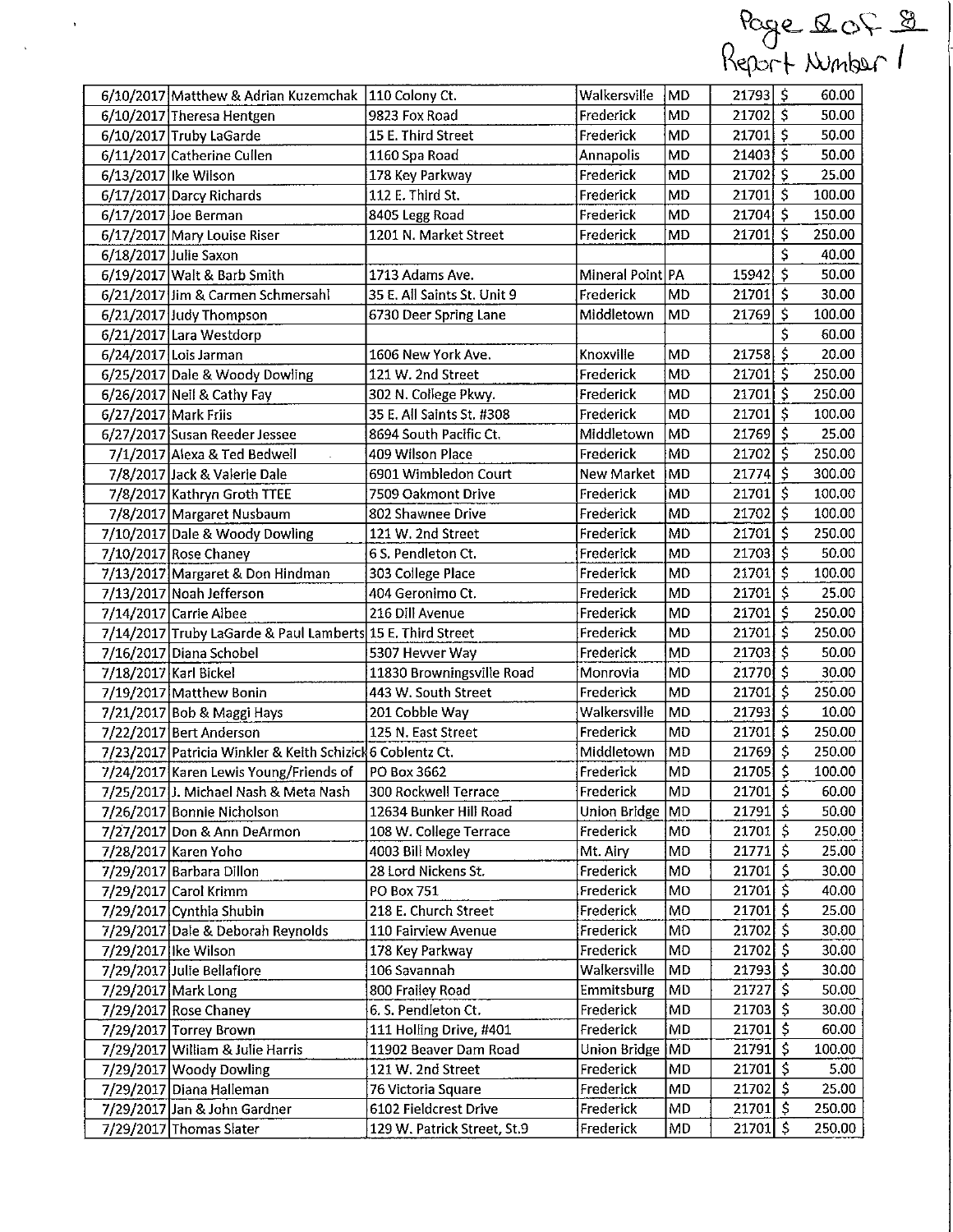|                  |    |                             | Report Number 1               | $B \propto \mathcal{C} \propto \mathcal{A}$ |
|------------------|----|-----------------------------|-------------------------------|---------------------------------------------|
| Point of RocksMD |    | $21777$ \$                  | 50.00                         |                                             |
| Frederick        | MD | 21704                       | 50.00                         |                                             |
| Hagerstown       | MD | 21742                       | 10.00                         |                                             |
| - -              | .  | $\sim$ $\sim$ $\sim$ $\sim$ | $\lambda$ $\lambda$ $\lambda$ |                                             |

 $\hat{\boldsymbol{\beta}}$ 

| 7/31/2017  Mark Jafari            | 4106 Celtic Way        | Frederick         | IMD       | 217041 S       |              | 50.00       |
|-----------------------------------|------------------------|-------------------|-----------|----------------|--------------|-------------|
| 8/1/2017 Jennifer Keilholtz       | 507 Lynnhaven Drive    | Hagerstown        | MD.       | 21742          | S            | 10.00       |
| 8/1/2017 Julie Floyd              | 625 Schley Avenue      | Frederick         | MD.       | 21702          | $\mathsf{S}$ | 10.00       |
| 8/1/2017 Julie Herber             | 108 E. 2nd Street      | Frederick         | MD        | 21701          | $\mathsf{S}$ | 10.00       |
| 8/1/2017 Megan Miller             | 554 Cork Circle        | West Chester   PA |           | 19380          | $\mathsf{S}$ | 25.00       |
| 8/2/2017 Beverly Shanholtzer      | 2895 Carone Drive      | Jefferson         | MD        | 21755          | $\mathsf{S}$ | 25.00       |
| 8/2/2017 Kathy Rossen             | 227 E. Fifth Street    | Frederick         | MD        | 21701          | S            | 25.00       |
| 8/3/2017 Beth Conny               | 1847 Lawnview Drive    | Frederick         | MD        | 21702          | $\mathsf{S}$ | 50.00       |
| 8/3/2017 Christina Renshaw        | 4201 Urbana Pike       | Frederick         | MD        | $21704$ \$     |              | 100.00      |
| 8/5/2017 Cindy Small              | 625 Schley Avenue      | Frederick         | MD.       | 21702          | <sub>S</sub> | 25.00       |
| 8/5/2017 Russell & Bonita Currey  | 104 E. Main Street     | Middletown        | MD        | 21769          | $\mathsf{S}$ | 40.00       |
| 8/6/2017 lke Wilson               | 178 Key Parkway        | Frederick         | MD        | 21702          | $\mathsf{S}$ | 10.00       |
| 8/6/2017 Jeff Keilholtz           | 507 Lynnhaven Drive    | Hagerstown        | MD)       | 21742          | $\mathsf{S}$ | 10.00       |
| 8/6/2017 John Widmann             | 623 Magnolia Ave.      | Frederick         | MD        | 21701          | $\mathsf{S}$ | 25.00       |
| 8/6/2017 Karen Siegrist           | 6845 Buckthorn Ct.     | Frederick         | MD        | $21703$ \$     |              | 25.00       |
| 8/6/2017 Lois Jarman              | 1606 New York Ave.     | Knoxville         | MD        | 21758          | $\mathsf{S}$ | 15.00       |
| 8/6/2017 Nicola van Kuilenburg    | 28 E. 4th Street       | Frederick         | MD        | 21701          | Ś            | 25.00       |
| 8/6/2017 Thomas Smith             | 1416 S. Twin Lake Road | Virginia Beach VA |           | $23454$ \$     |              | 25.00       |
| 8/6/2017 Valerie Dale             | 6901 Wimbledon Court   | New Market        | MD)       | 21774          | $\mathsf{S}$ | 5.00        |
| 8/7/2017 Cathleen O'Hara-Hatfield | 2520 Waterside Drive   | Frederick         | MD        | $21701$ \$     |              | 50.00       |
| 8/7/2017 Lisa Goodman             | 1201 Oakwood Drive     | Frederick         | MD        | $21701 \mid 5$ |              | 50.00       |
| 8/7/2017 Valerie Dale             | 6901 Wimbledon Court   | New Market        | lMD.      | 21774 S        |              | 10.00       |
| 8/8/2017 Barbara Dillon           | 28 Lord Nickens St.    | Frederick         | lMD.      | 21701          | -S           | 25.00       |
| 8/8/2017 Daniel Campanelli        | 286 Clinton Ave., 4B   | Brooklyn          | NY)       | 11205          | $\mathsf{s}$ | 50.00       |
| 8/8/2017 Jennifer Brannan         | 2537 Emerson Drive     | Frederick         | <b>MD</b> | 21702          | Ś            | 10.00       |
|                                   |                        |                   |           |                |              |             |
|                                   |                        |                   |           |                |              |             |
|                                   |                        |                   |           |                |              | \$10,010.00 |

7/31/2017 Eugene Stanton 1700 Fletchers Drive

 $\mathbf{r}$ 

 $\ddot{\phantom{1}}$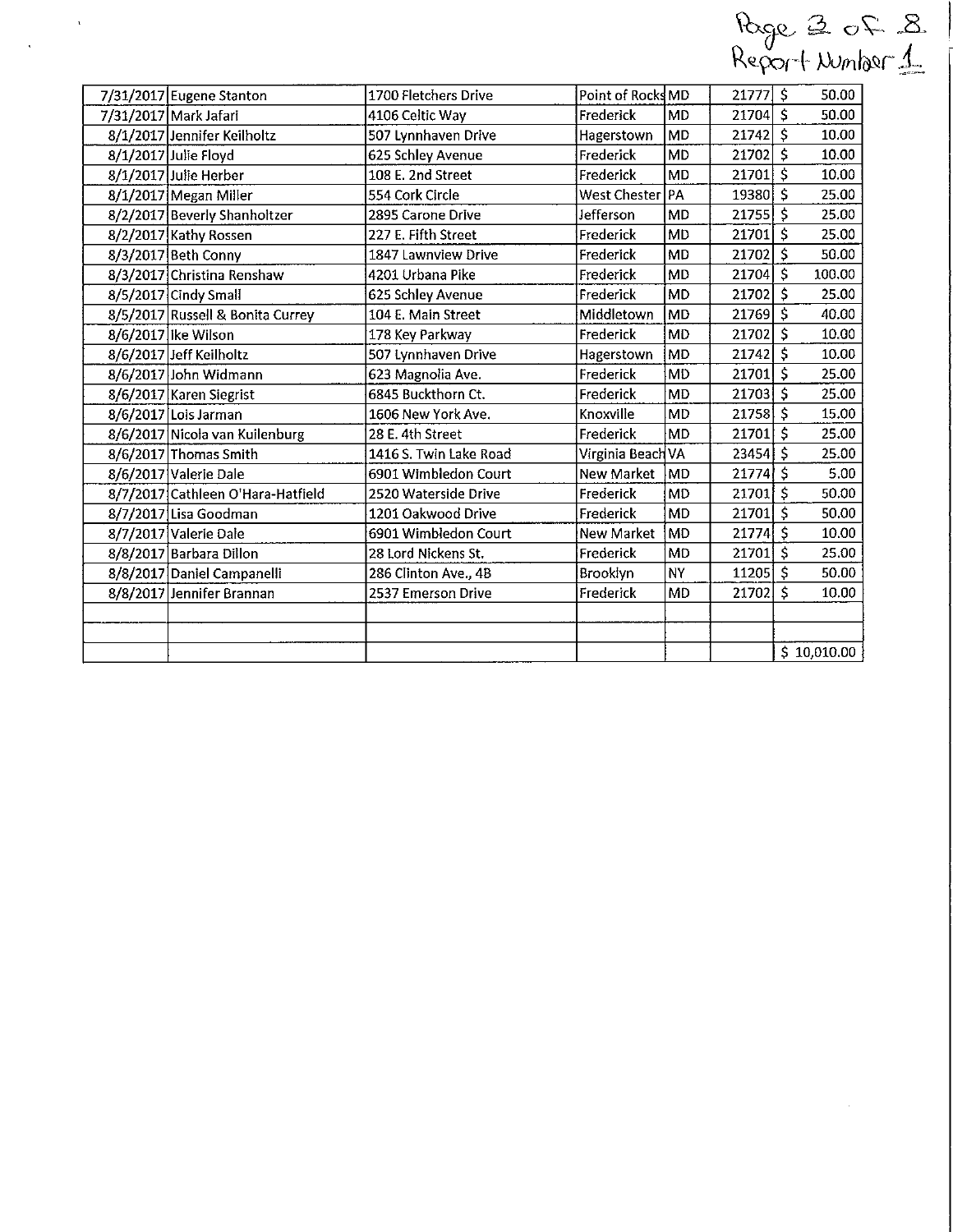Page 4 of 8<br>Report Number

### Expenditures

Campaign Account: KUZEMChak Campaign

 $\hat{\mathbf{v}}$ 

 $\ddot{\phantom{1}}$ 

| Date                 | <b>Name and Address of Payee</b>                                         | <b>Nature of Expenditure</b>         | <b>Amount</b> |
|----------------------|--------------------------------------------------------------------------|--------------------------------------|---------------|
| 4/18/17              | Deluxe checks<br>Columbia Bank<br><u>Columbia, MD 21044</u>              | order checks<br>for Campaign         | 35.75         |
| 5 3 17               | Steples<br>Frederick, mD 21702                                           | Compaign<br>Supplies                 | 47.56         |
| F  P Z               | BlueRy, Inc<br>8667398324<br><u>Maporville, IL</u>                       | on line contributions<br>monthly fee |               |
| 5 9 17               | Wonna Kuzemchak<br>III Holling, Drive #204<br><u>Frederick, MD al701</u> | Literature                           | 64.04         |
| 5 30 17              | Staples<br>Frederick, MD almoa                                           | Supplies For                         | 114.77        |
| 5/30/17              | Facebook XPBEEDN<br>650-5434800<br><u>CAOB7153</u>                       | Facebook<br>advertising              | 35.16         |
| 5 31 17              | Facebook TGH<br>650-5434800<br><u>CA 037154</u>                          | Force book<br>advertioing            | 11.54         |
| 6 2 17               | otaples<br>Frederick, mD 21702                                           | Purchasse<br>Square                  | 68.53         |
| G[7 1]               | Square Inc                                                               | Square to take<br>creditcards        | $\circ$       |
| $\Gamma$ // $\Theta$ | Blue tay Inc<br>866 7398324<br>Naporville, IL                            | on line contributions<br>monthly fee | 34.95         |
| 111416               | maryland state,<br>committee<br>CEUTION                                  | VAN                                  | 300.00        |
| T11P1Q               | Facebook<br>660.5434860<br>CA 055144                                     | Facebook<br>advertising              | 50.0          |
|                      |                                                                          | <b>TOTALS THIS PAGE</b>              | 757.57        |

 $\bar{r}$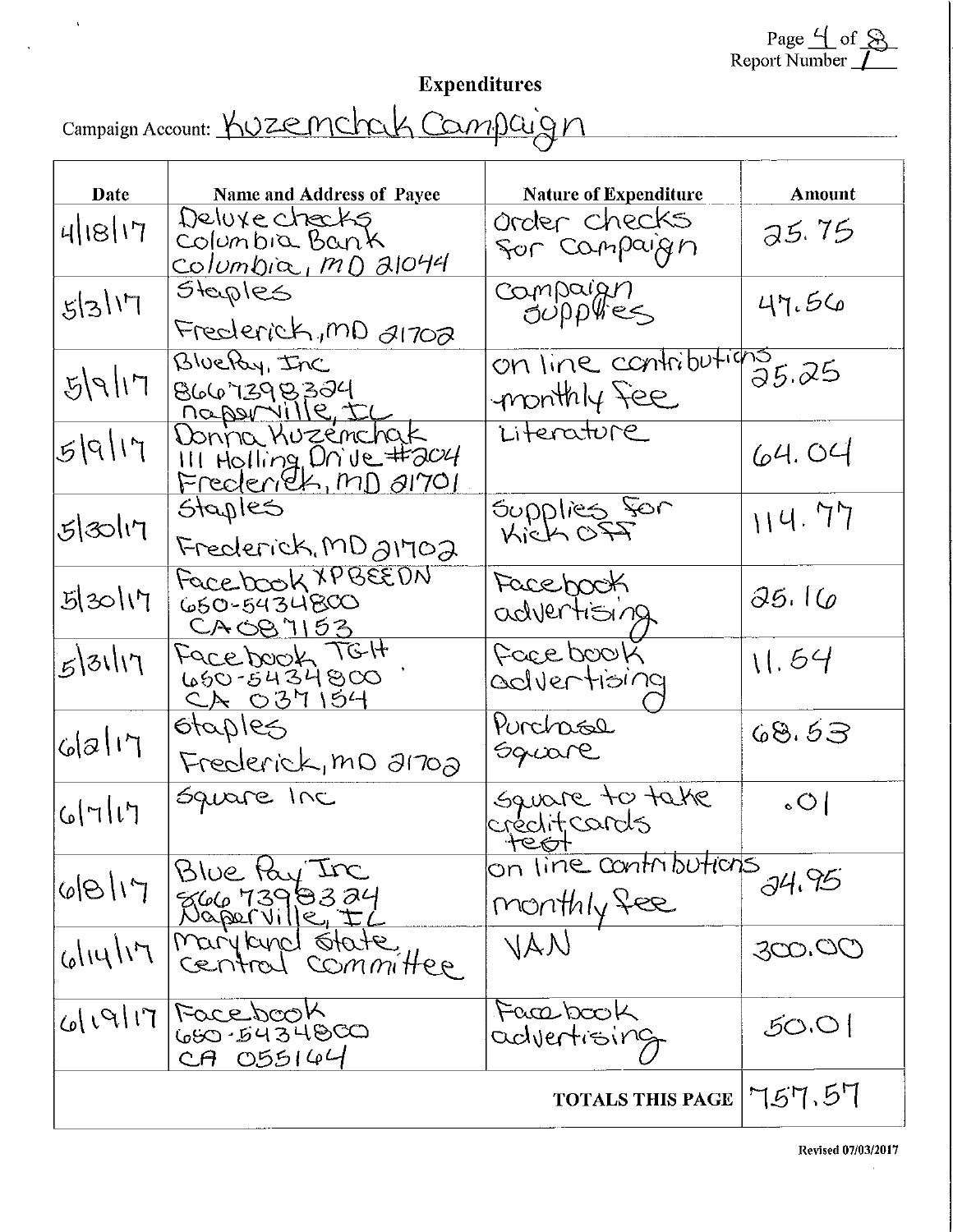Page <u>S</u> of <u>S</u><br>Report Number

 $\overline{\phantom{a}}$ 

# Expenditures

| Campaign Account: Kuzemchah Campaign |  |  |
|--------------------------------------|--|--|
|                                      |  |  |

 $\hat{\mathcal{A}}$ 

 $\mathcal{A}$ 

| Date    | Name and Address of Payee                                                              | Nature of Expenditure                | Amount    |
|---------|----------------------------------------------------------------------------------------|--------------------------------------|-----------|
| Glachiy | TXTDESTGN<br>4201 Urbana Pike<br>Frederick, MD 81704                                   | ayol 3 pack<br>lapel stickers        | 189.74    |
| 6/26/17 | TXT DESIGN<br>4201 Urboria Pike<br><u>Frederick, MD 21704</u>                          | $234$ letters $\sim$ mail<br>stamps  | 458.42    |
| 7/5/17  | Facebook<br>650.5434000<br>$CH$ $O23123$                                               | Facebook<br>advertising              | 14.23     |
| 71517   | Facebook<br>450-5434800<br><u>CA 056123</u>                                            | Facebook<br>advertising              | STJ       |
| 71317   | Staples<br>Frederick, MD 21702                                                         | compaign<br>supplies                 | 50. TO    |
| 717717  | Blue By Inc<br>866739'8384<br>Naparville IL                                            | on line contributions<br>monthly fee | 34.95     |
| 7817    | Quaplaine<br>$H$ $\in$ $C$ $\infty$ $\infty$ $\infty$ $\infty$<br>Frederick, min altol | Functraiger<br>Venue                 | 340.OO    |
| Q       | Custom Prints<br>407 N. Marketst.<br>Frederick, <u>mD 21701</u>                        | <i>ói</i> gns<br>aboyard signs       | 1590.QO   |
| 71/15/7 | Facebook<br>650-5434800<br><u>CA 086123</u>                                            | Facebook<br>advertioing              | 14.14     |
| 73117   | Face book<br>650-8434800<br>CA 029154                                                  | Facebook                             | 145,30    |
|         |                                                                                        |                                      |           |
|         |                                                                                        |                                      |           |
|         |                                                                                        | <b>TOTALS THIS PAGE</b>              | [2898.76] |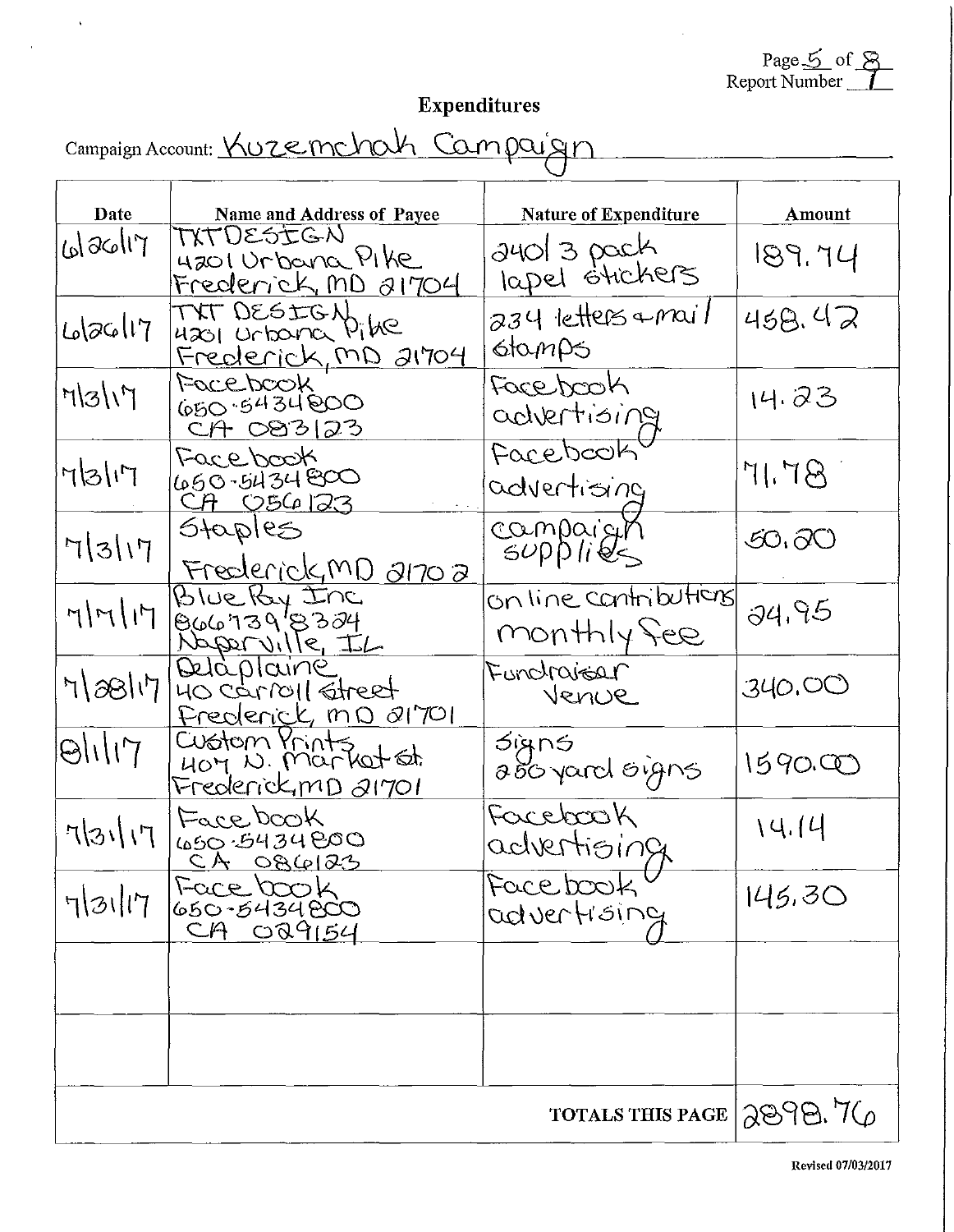Page  $\sqrt{\varphi}$  of  $\frac{\otimes}{\varphi}$ Report Number

<u> 1980 - Jan Barnett, fransk politik (d. 1980)</u>

# Expenditures

Campaign Account: *\borsemchak campaign* 

 $\hat{\mathbf{v}}$ 

 $\blacksquare$ 

l,

| Date        | Name and Address of Payee                                             | Nature of Expenditure          | Amount          |
|-------------|-----------------------------------------------------------------------|--------------------------------|-----------------|
| 5411        | Tyt 2 BGIVE Receipt<br>mixa, mo65714                                  | $5 4 17 - 6 4 17$              | 35.CO           |
| 6 4 17      | tyt 2 Give Receipt<br>Wixa, MO 65714                                  | 44117-7417                     | 75.CO           |
| 7414        | TXT 2 Give Receipt<br>214 N. Massey BIVC/<br>Wita, mo 65714           | $7 4 17 - 8 4 17$              | $\partial$ 5.00 |
| 8 4 17      | THE 2 GIVE Receipt<br><u>Niva, MO 65714</u>                           | $8 4 17 - 9 4 17$              | 05.00           |
| $8$ klı $7$ | Valley Graphic Cervice<br>d's Dipunciach Bina<br>évite à lek mo 21701 | 1000 Rack cards                | 359.70          |
| 8 2 17      | Facebook<br>0000 # 48469307                                           | $43117 - 8117$<br>Facebook ads | 3,00            |
|             |                                                                       |                                |                 |
|             |                                                                       |                                |                 |
|             |                                                                       |                                |                 |
|             |                                                                       |                                |                 |
|             |                                                                       |                                |                 |
|             |                                                                       |                                |                 |
|             |                                                                       | <b>TOTALS THIS PAGE</b>        | 362.70          |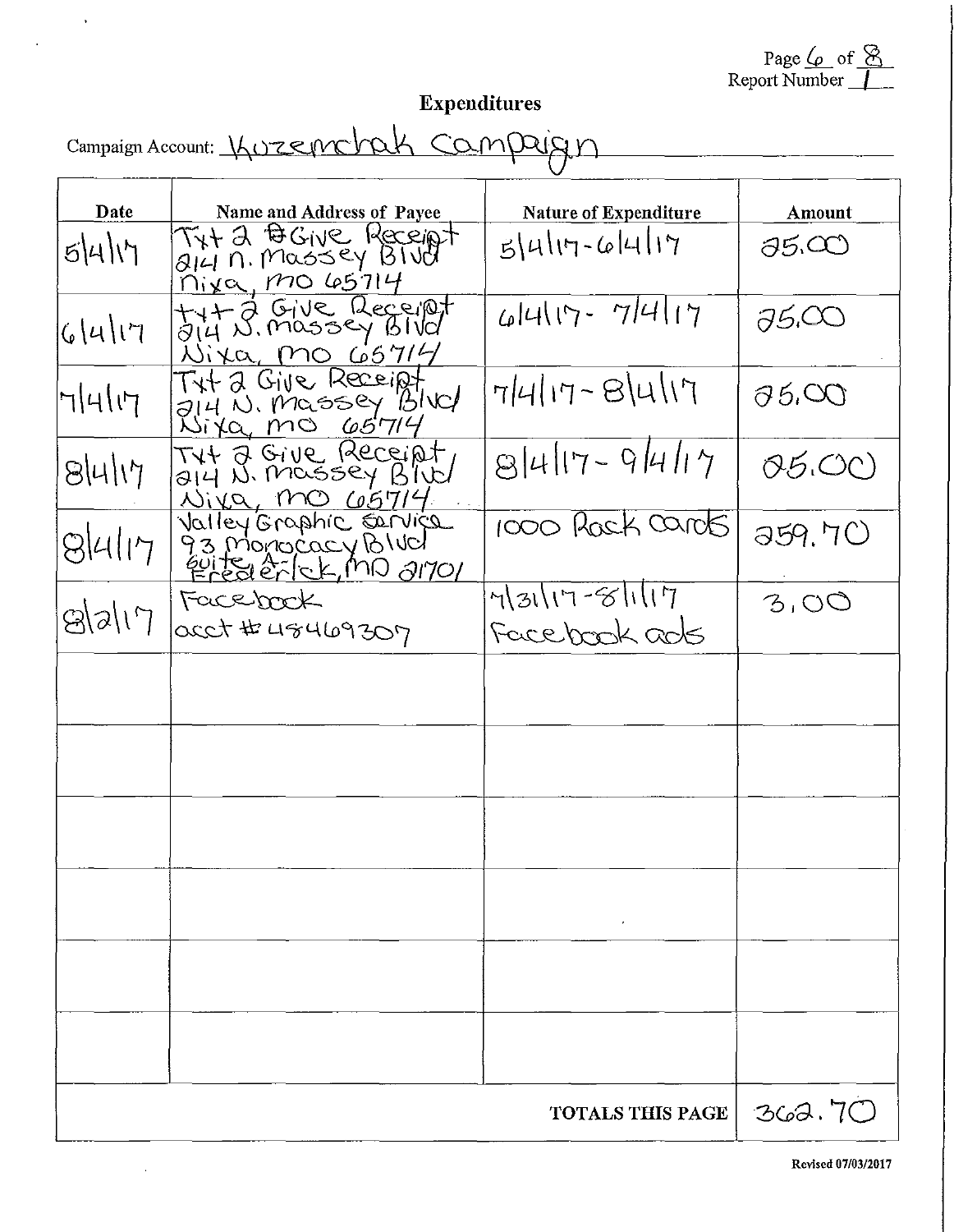Page  $\frac{1}{2}$  of  $\frac{8}{2}$ Report Number \_<u>\_1 \_\_</u>\_

## In-Kind Contributions

| Campaign Account: KUZEnchak Campaign |                                                                                      |                                       |                                     |  |  |
|--------------------------------------|--------------------------------------------------------------------------------------|---------------------------------------|-------------------------------------|--|--|
| Date<br><b>Received</b>              | Name and Address of Contributor                                                      | Description of<br>Contribution        | Value of In-Kind<br><b>Donation</b> |  |  |
| 5 38 17                              | Jeffrey Keilholtz<br>507 Lynnhaven Dr.<br><u>Hagarótown, MD</u> 31742                | Peters                                | 51,50                               |  |  |
| 5 39 17                              | Jestrey Keilholtz<br>SOT Lynn haven Dr.<br><u>Magerotown, MD</u> 21742               | Poster Board<br>Adhesive spray        | 32.81                               |  |  |
| 11/000                               | Donna Kuzemchak<br>III Holling Drive #2004<br>Frederick, MD 81701                    | Kich Off<br>deconations               | 331.72                              |  |  |
| 46110117                             | Jeffrey Keil/Oltz<br>Soy Lynnhaven Dr.<br>Hagerotown, MD 21742                       | Color Prints                          | 46.47                               |  |  |
| 51/000/0                             | DONKa Kuzemchak<br>III HOTHING Drive Haal<br>Frederick, MD 21701                     | Gala 2017<br>Booklet Ad               | 113.50                              |  |  |
| 7/29/17                              | Monica Kirkpatrick<br>$1493$ $\omega$ . 9th otheet<br>Frederick, MD a170a            | cahe pops<br>Sor fundraiser           | 900,00                              |  |  |
| $H p\Theta l\tau$                    | Monica Kirkpatrick<br>$1493 \omega$ . 9th offreet<br>Frederick, MD a1702             | ice, watermelon<br>For Fundraiser     | 16.00                               |  |  |
| Magli7                               | Jessrey Keilholtz<br>šori Lydnhowen Dr.<br>Hagarstaun, MD 21742                      | computer<br>color prints              | 6.36                                |  |  |
|                                      | Mag/17/2074477 Keilboltz                                                             | $H \text{es color}$<br>letter         | 4.58                                |  |  |
| 7/29/17                              | Frederick, MD 01702<br>Patricia winkler<br>6 colloentz court<br>middletown, MD 21769 | Tote and<br>Boach Towel<br>Functriber | 94.65                               |  |  |
| $ T $ a9/17                          | Jack Dale<br>6901 wimbledon court<br>new Market, MD 21774                            | food & Drinks<br>Fundraiser           | 303.92                              |  |  |
|                                      | 7/29/17/6901 Windledon court<br>New Market, MD 21774                                 | Reconations<br>Fundraiger             | 138,06                              |  |  |
|                                      |                                                                                      | <b>TOTALS THIS PAGE</b>               | 1071.47                             |  |  |

Revised 07/03/2017